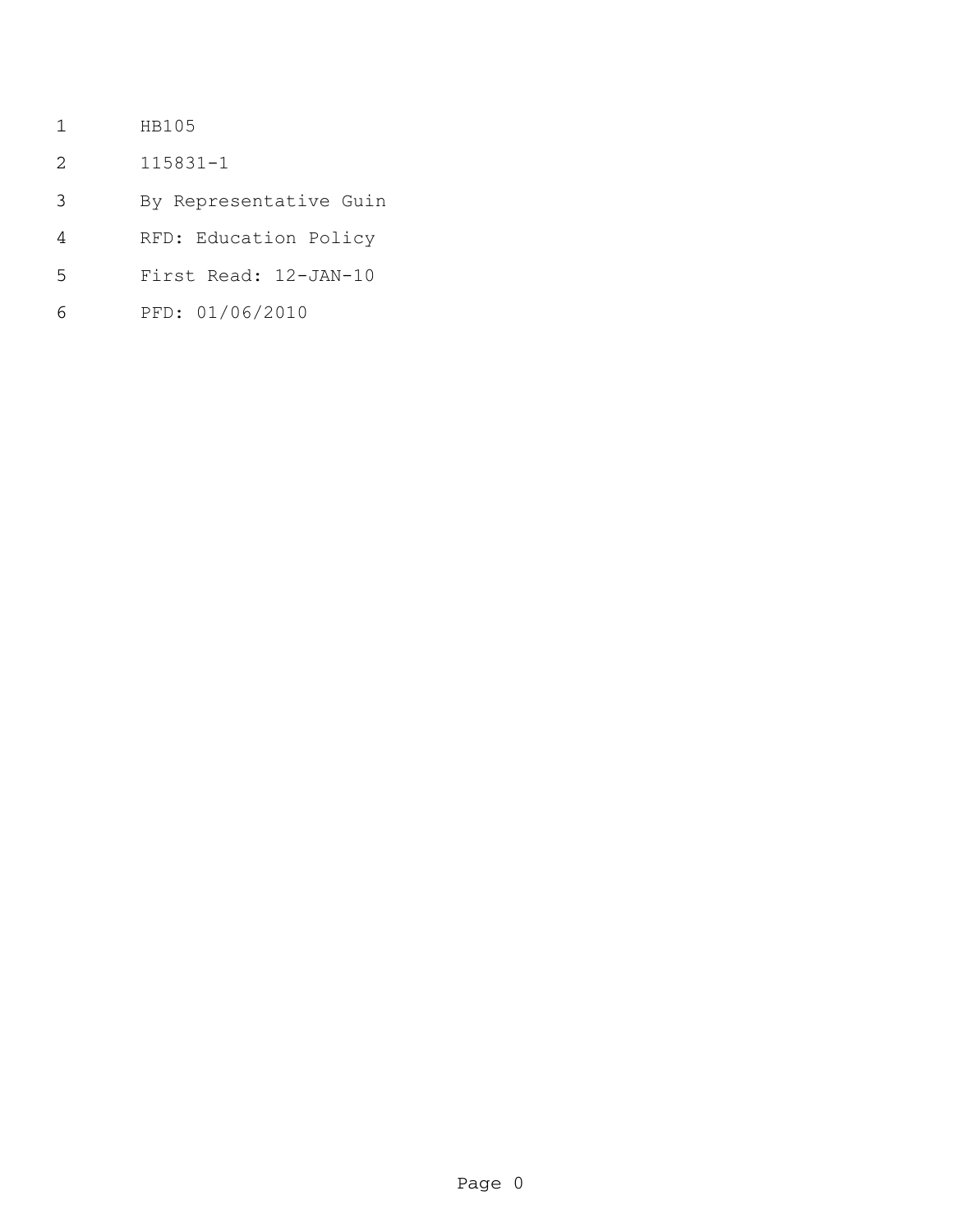| $\mathbf 1$    | 115831-1:n:12/21/2009:JRC/tan LRS2009-5297                    |
|----------------|---------------------------------------------------------------|
| 2              |                                                               |
| 3              |                                                               |
| 4              |                                                               |
| 5              |                                                               |
| 6              |                                                               |
| 7              |                                                               |
| 8              | SYNOPSIS:<br>Under existing law, every public school and      |
| $\overline{9}$ | private school, except a church school, is required           |
| 10             | to carry out a system of physical education.                  |
| 11             | This bill would, effective for the 2010-11                    |
| 12             | school year, require all students in grades K-8 to            |
| 13             | take physical education without substitution.                 |
| 14             |                                                               |
| 15             | A BILL                                                        |
| 16             | TO BE ENTITLED                                                |
| 17             | AN ACT                                                        |
| 18             |                                                               |
| 19             | To amend Section 16-40-1, Code of Alabama 1975,               |
| 20             | relating to physical education in public and private schools; |
| 21             | to further provide for the physical education program in the  |
| 22             | schools.                                                      |
| 23             | BE IT ENACTED BY THE LEGISLATURE OF ALABAMA:                  |
| 24             | Section 1. Section 16-40-1, Code of Alabama 1975, is          |
| 25             | amended to read as follows:                                   |
| 26             | $"516-40-1.$                                                  |